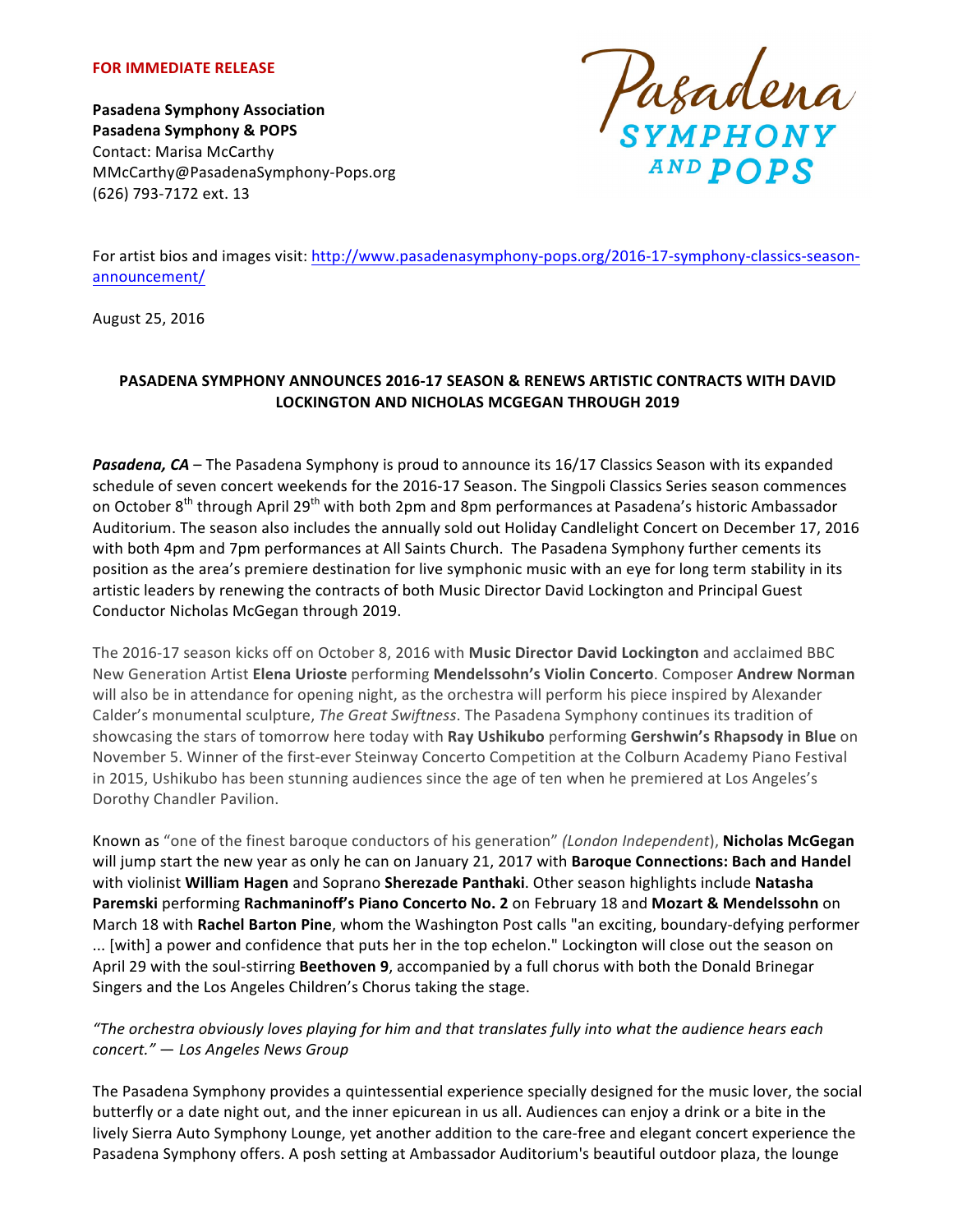offers uniquely prepared menus from Claud &Co for both lunch and dinner, a full bar and fine wines by Michero Family Wines, plus music before the concert and during intermission.

All Symphony Classics concerts take place at Ambassador Auditorium, 131 S. St. John Avenue, Pasadena, CA 91105. Six-concert subscription packages start at \$186, regular individually priced tickets start at \$35 and may be purchased online at pasadenasymphony-pops.org or by calling (626) 793-7172.

#### **2016-17 Singpoli Symphony Classics Series Calendar**

**October 8, 2016 Mendelssohn Violin Concerto** David Lockington, conductor Elena Urioste, violin

Norman The Great Swiftness Mendelssohn Violin Concerto Brahms Symphony No. 4

**November 5, 2016 Gershwin Rhapsody in Blue** David Lockington, conductor Ray Ushikubo, piano

| Copland         | Appalachian Spring Suite |
|-----------------|--------------------------|
| Gershwin        | Rhapsody in Blue         |
| Rimsky-Korsakov | Scheherazade             |

#### **December 17, 2016**

**Holiday Candlelight at All Saint's Church** Grant Cooper, conductor Valarie Pettiford, vocalist Los Angeles Children's Chorus The Donald Brinegar Singers L.A. Bronze Handbell Ensemble

#### **January 21, 2017**

**Baroque Connections: Bach & Handel** Nicholas McGegan, conductor Sherezade Panthaki, soprano William Hagen, violin

Bach Suite No. 1 Handel Let the Bright Seraphim Handel *Tornami a vagheggiar* Bach Brandenburg Concerto No. 3 Handel Prophetic raptures swell my breast Handel *Lascia ch'io pianga* Bach Violin Concerto No.1 Handel Water Music Suite No. 2

**February 18, 2017 Rachmaninoff Piano Concerto No. 2**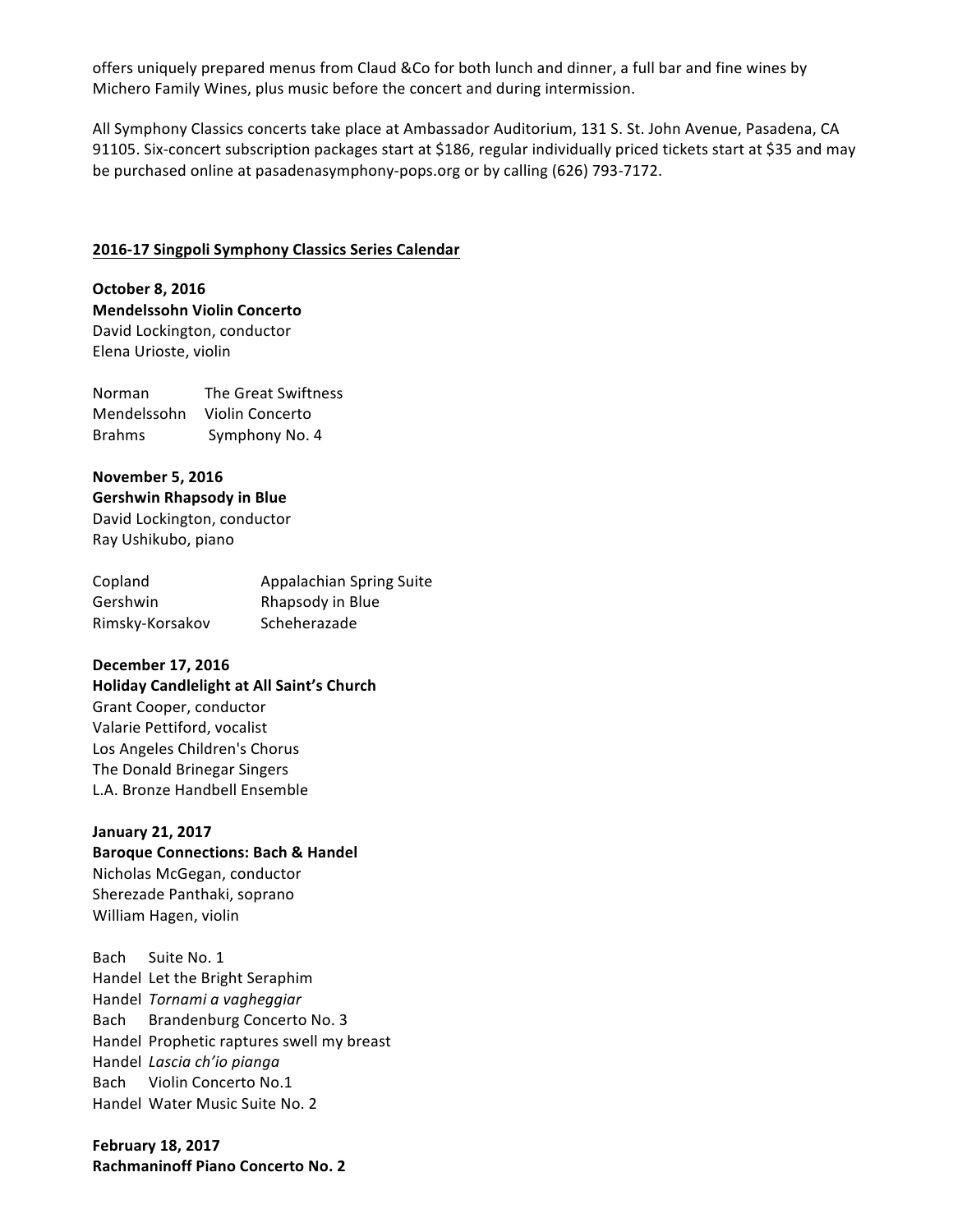David Lockington, conductor Natasha Paremski, piano

Tchaikovsky Symphony No. 6 "Pathétique" Rachmaninoff Piano Concerto No. 2

# **March 18, 2017**

## **Mozart & Mendelsssohn**

Nicholas McGegan, conductor Rachel Barton Pine, violin

Schubert Overture In the Italian Style Mozart Violin Concerto No. 5 "Turkish" Mendelssohn Symphony No. 3 "Scottish"

## **April 29, 2017**

**Beethoven 9** David Lockington, conductor The Donald Brinegar Singers Los Angeles Children's Chorus

| Vaughan Williams | Serenade to Music              |
|------------------|--------------------------------|
| Holst            | Choral Hymns from the Rig Veda |
| <b>Beethoven</b> | Symphony No. 9                 |

###

### **ABOUT THE PASADENA SYMPHONY ASSOCIATION**

Recent Acclaim for the Pasadena Symphony and POPS:

*"The Pasadena Symphony signals a new direction…teeming with vitality...dripping with opulent, sexy emotion."*  Los Angeles Times.

*"...full of pulsating energy from first note to last... the strings were lushly resonant, the wind principals were at*  the top of their games, and the brass rang out with gleaming vigor." –Pasadena Star News.

Formed in 1928, the Pasadena Symphony and POPS is an ensemble of Hollywood's most talented, sought after musicians. With extensive credits in the film, television, recording and orchestral industry, the artists of Pasadena Symphony and POPS are the most heard in the world.

The Pasadena Symphony and POPS performs in two of the most extraordinary venues in the United States: Ambassador Auditorium, known as the *Carnegie Hall of the West*, and the luxuriant Los Angeles Arboretum & Botanic Garden. Internationally recognized, Grammy-nominated conductor, David Lockington, serves as the Pasadena Symphony Association's Music Director, with performance-practice specialist Nicholas McGegan serving as Principal Guest Conductor. The multi-platinum-selling, two-time Emmy and five-time Grammy Award-nominated entertainer dubbed "The Ambassador of the Great American Songbook," Michael Feinstein, is the Principal Pops Conductor, who succeeded Marvin Hamlisch in the newly created Marvin Hamlisch Chair.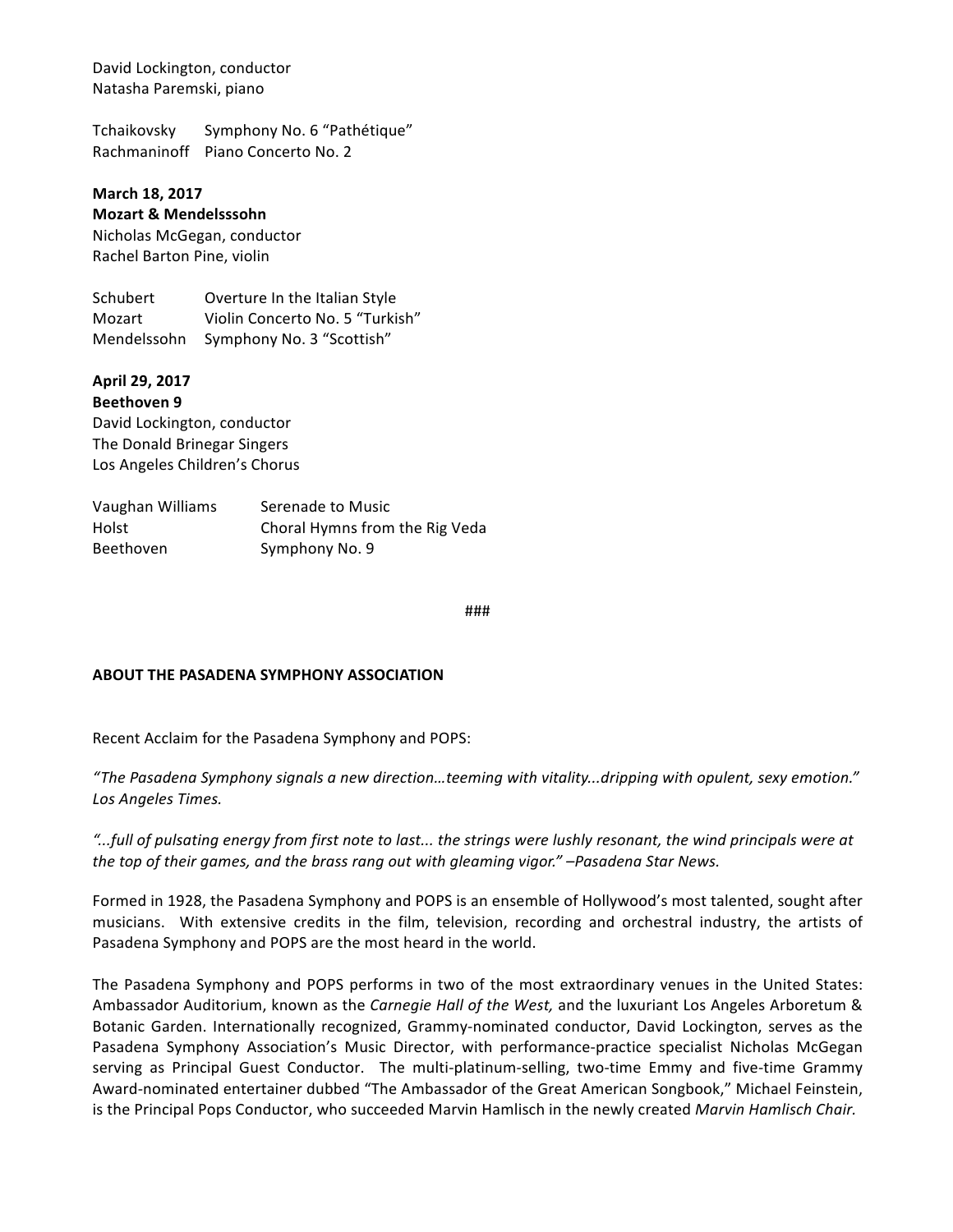A hallmark of its robust education programs, the Pasadena Symphony Association has served the youth of the region for over five decades through the Pasadena Youth Symphony Orchestras (PYSO) comprised of five performing ensembles, with over 250 gifted  $4^{th}$ -12<sup>th</sup> grade students from more than 50 schools all over the Southern California region. The PYSO Symphony often performs on the popular television show GLEE.

The PSA provides people from all walks of life with powerful access points to the world of symphonic music.

#### **ABOUT THE ARTISTS**

### **David Lockington Music Director**

Over the past thirty-five years, David Lockington has developed an impressive conducting career in the United States. A native of Great Britain, he served as the Music Director of the Grand Rapids Symphony from January 1999 to May 2015, and is currently the orchestra's Conductor Laureate. He has held the position of Music Director with the Modesto Symphony since May 2007 and in March 2013, Mr. Lockington was appointed to the same position with the Pasadena Symphony. He also has a close relationship with the Orquesta Sinfonica del Principado de Asturias in Spain where he is currently the orchestra's Principal Guest Conductor, and beginning with the 15/16 season he will be one of three Artistic Partners with the Northwest Sinfonietta in Tacoma, Washington.

In addition to his current posts, since his arrival to the United States in 1978 Mr. Lockington has also held additional positions with American orchestras, including serving as Assistant Conductor of the Denver Symphony Orchestra and Opera Colorado and Assistant and Associate Conductor of the Baltimore Symphony Orchestra. In May 1993 he accepted the position of Music Director of the Ohio Chamber Orchestra, assumed the title of Music Director of the New Mexico Symphony Orchestra in September 1995 and was Music Director of the Long Island Philharmonic for the 96/97 through 99/2000 seasons.

Mr. Lockington's guest conducting engagements include appearances with the Saint Louis, Houston, Detroit, Seattle, Toronto, Vancouver, Oregon and Phoenix symphonies; the Rochester and Louisiana Philharmonics; and the Orchestra of St. Luke's at Carnegie Hall. Internationally, he has conducted the Northern Sinfonia in Great Britain, the Israel Chamber Orchestra, the China Broadcasting Symphony Orchestra in Beijing and Taiwan and led the English Chamber Orchestra on a tour in Asia.

Recent and upcoming guest conducting engagements include appearances with the New Jersey, Indianapolis, Vancouver, Utah, Pacific, Colorado, Nashville, San Diego, Syracuse, Edmonton, Alabama, Columbus and Kansas City symphonies, the Florida and Louisville Orchestras, the National Arts Centre Orchestra in Ottawa and the Buffalo and Calgary Philharmonics. Mr. Lockington's summer festival activities include appearances at the Grand Teton, Colorado Music, Interlochen, Chautauqua and Eastern Music festivals.

David Lockington began his career as a cellist and was the Principal with the National Youth Orchestra of Great Britain for two years. After completing his Bachelor of Arts degree at the University of Cambridge, Mr. Lockington came to the United States on a scholarship to Yale University where he received his Master's degree in cello performance and studied conducting with Otto Werner Mueller. He was a member of the New Haven Symphony Orchestra and served as assistant principal cellist for three years with the Denver Symphony Orchestra before turning to conducting.

**Nicholas McGegan Principal Guest Conductor**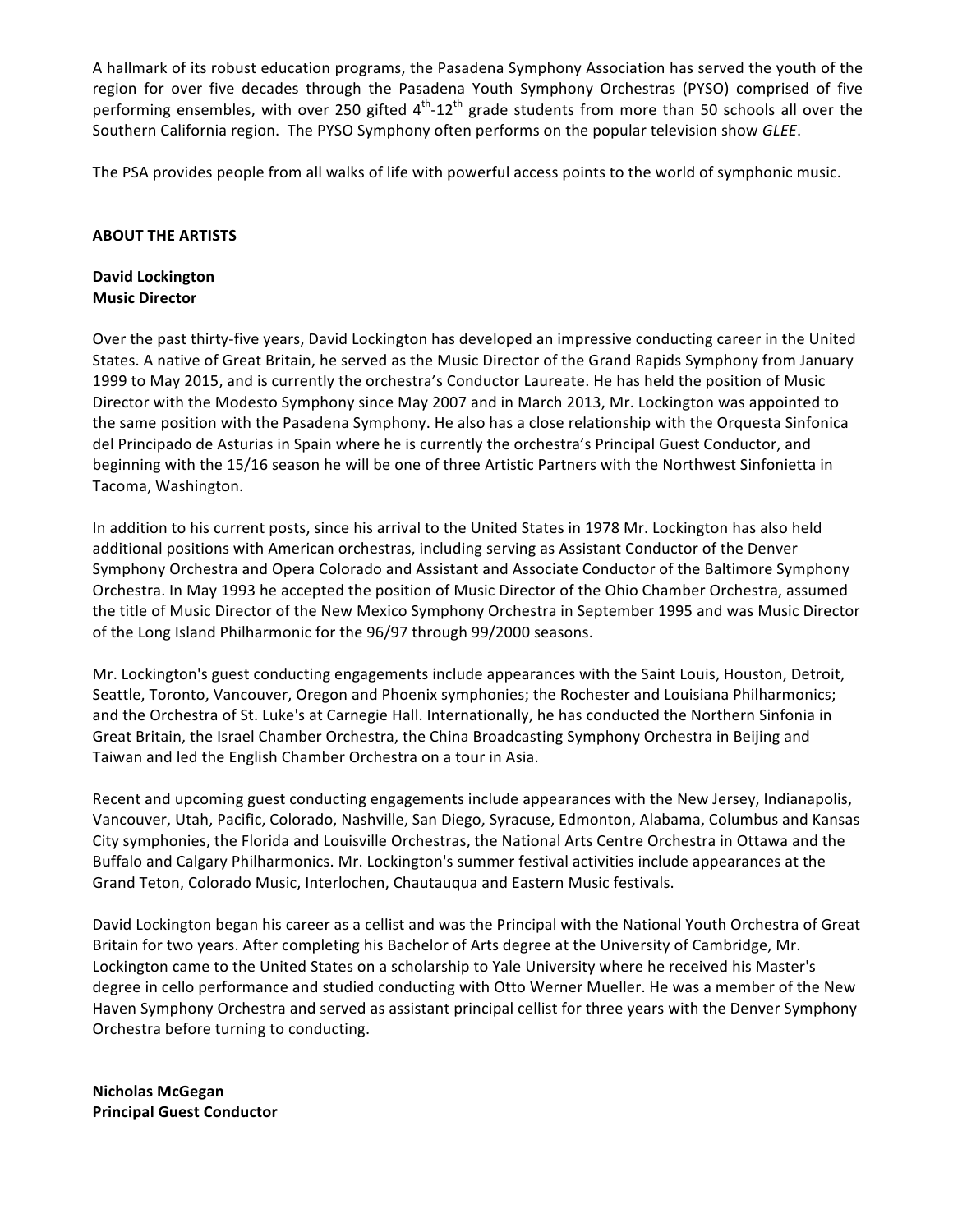As he embarks on his fourth decade on the podium, Nicholas McGegan — long hailed as "one of the finest baroque conductors of his generation" (London *Independent*) and "an expert in 18th-century style" (*The New Yorker*) — is recognized for his probing and revelatory explorations of music of all periods. In 2015, Philharmonia Baroque Orchestra celebrates his 30th year as music director and he is also Principal Guest Conductor of the Pasadena Symphony.

McGegan has established the San Francisco-based Philharmonia Baroque Orchestra and Philharmonia Chorale as one of the world's leading period-performance ensembles, with notable appearances at Carnegie Hall, Lincoln Center, the London Proms, the Amsterdam Concertgebouw, and the International Handel Festival, Göttingen. PBO's 2015/16 season sees the orchestra returning to Carnegie Hall for a performance of Scarlatti's La Gloria di primavera, in addition to tours of the piece in California's Bay Area and Quebec. As a guest conductor, McGegan's 15/16 season features appearances with the Los Angeles Philharmonic (with which he has appeared annually for nearly 20 years), St. Louis, Baltimore, BBC Scottish, RTÉ National, and New Zealand Symphonies; the Cleveland Orchestra/Blossom Music Festival; and the Orchestra of St. Luke's at Caramoor and Carnegie Hall.

Throughout his career, McGegan has defined an approach to period style that sets the current standard: intelligent, infused with joy, and never dogmatic. Under his leadership Philharmonia Baroque continues to expand its repertoire into the Romantic Era and beyond. Calling the group's recent recording of the Brahms Serenades "a truly treasurable disc," James R. Oestreich in The New York Times made special note of the performance's "energy and spirit." The recording, said Voix des Arts, offers "evidence that 'period' instruments are in no way inhibited in terms of tonal amplitude and beauty. These are ... exceptionally beautifully played performances."

McGegan's ability to engage players and audiences alike has made him a pioneer in broadening the reach of historically informed practice beyond the world of period ensembles to conventional symphonic forces. His guest-conducting appearances with major orchestras  $-$  including the New York, Los Angeles, and Hong Kong Philharmonics; the Chicago, Milwaukee, St. Louis, Toronto, Sydney, and New Zealand Symphonies; the Cleveland and the Philadelphia Orchestras; and the Royal Northern Sinfonia and Scottish Chamber Orchestra  $-$  often feature Baroque repertoire alongside Classical, Romantic, 20th-century and even brand-new works: Mendelssohn, Sibelius, Britten, Bach and Handel with the Utah Symphony; Poulenc and Mozart with the City of Birmingham Symphony Orchestra; Mahler and Mozart with the Pasadena Symphony Orchestra; and the premiere of Stephen Hough's *Missa Mirabilis* with the Indianapolis Symphony Orchestra, paired with Haydn, Brahms and Mendelssohn. His position in Pasadena provides the opportunity to conduct a wider range of his favorite repertoire, including Dvořák, Britten, Elgar, Mahler, Brahms and Wagner.

Active in opera as well as the concert hall, McGegan was principal conductor of Sweden's perfectly preserved 18th-century Drottningholm Theater from 1993 to 1996, Artistic Director and conductor at the Gottingen Handel Festival for 20 years (1991-2011), and Principal Guest Conductor at Scottish Opera in the 1990s. He has also been a frequent guest conductor, appearing at Covent Garden, San Francisco, Santa Fe, and Washington. Mr. McGegan has enjoyed a long collaboration with groundbreaking choreographer Mark Morris, notably the premiere performances of Morris's production of Rameau's *Platée* at the Edinburgh Festival, Handel's Acis and *Galatea, L'Allegro* at Ravinia, the Mostly Mozart Festival in New York, and Cal Performances in Berkeley.

His discography of more than 100 releases includes the world premiere recording of Handel's *Susanna*, which garnered both a Gramophone Award and a GRAMMY® nomination, and recent issues of that composer's *Solomon, Samson* and *Acis and Galatea* (the little-known version adapted by Felix Mendelssohn). Under its own label, Philharmonia Baroque Productions (PBP), Philharmonia Baroque Orchestra has recently more than half a dozen acclaimed archival recordings in addition to the Brahms Serenades: Beethoven's Symphonies 4 and 7, Berlioz's Les Nuits d'été and selected Handel arias with Lorraine Hunt Lieberson; Haydn Symphonies No. 88, 101 and 104, nominated for a GRAMMY® Award; Haydn Symphonies 57, 67, and 68; Vivaldi's *Four Seasons* and other concerti with Elizabeth Blumenstock as violin soloist; Handel's Atalanta with soprano Dominique Labelle in the title role; and *Teseo* with Labelle singing the role of Medea. Scarlatti's La Gloria di Primavera is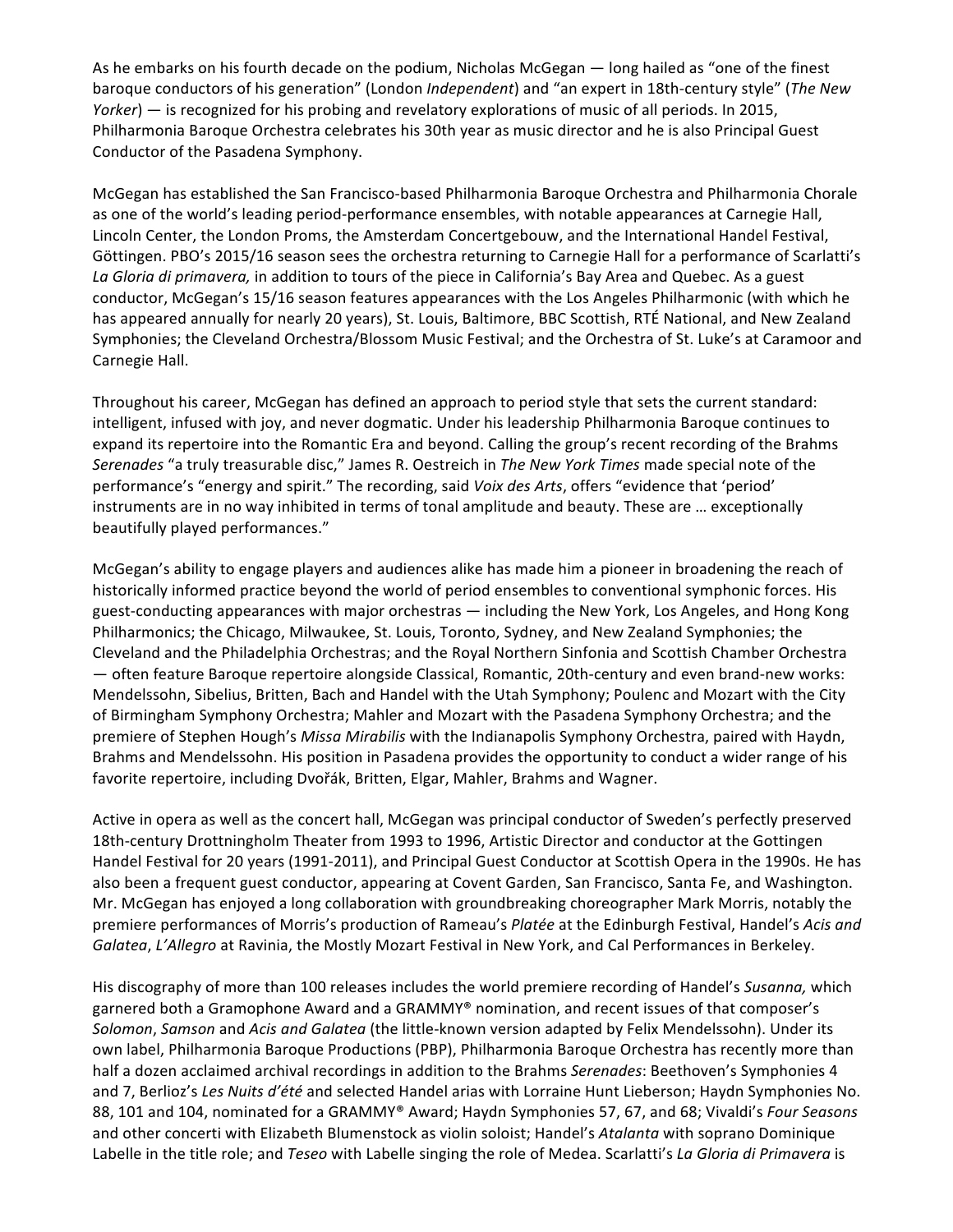slated for release in early 2016. He also records regularly with Hungary's Capella Savaria, most recently discs of violin concerti of Haydn and Kraus, with discs of Schubert and Mozart on the horizon.

Mr. McGegan is committed to the next generation of musicians, frequently conducting and coaching students in residencies and engagements at Yale University, the Juilliard School, Harvard University, the Colburn School, Aspen Music Festival and School, Sarasota Music Festival, and the Music Academy of the West. In 2013 he was awarded the honorary degree of Doctor of Music by the San Francisco Conservatory of Music and delivered the commencement address.

Born in England, Nicholas McGegan was educated at Cambridge and Oxford and taught at the Royal College of Music, London. He was made an Officer of the Most Excellent Order of the British Empire (OBE) in the Queen's Birthday Honours for 2010 "for services to music overseas." Most recently, he was invited to join the board of Early Music America. His awards also include the Halle Handel Prize; an honorary professorship at Georg-August University, Göttingen; the Order of Merit of the State of Lower Saxony (Germany); the Medal of Honour of the City of Göttingen, an honorary doctorate from the San Francisco Conservatory of Music, and an official Nicholas McGegan Day, declared by the Mayor of San Francisco in recognition of his distinguished work with Philharmonia Baroque.

Visit Nicholas McGegan on the web at www.nicholasmcgegan.com.

## **Elena Urioste Violin**

Elena Urioste, recently selected as a BBC New Generation Artist and featured on the cover of *Symphony* magazine, has been hailed by critics and audiences alike for her lush tone, the nuanced lyricism of her playing, and her commanding stage presence. Since first appearing with the Philadelphia Orchestra at age thirteen, she has made acclaimed debuts with major orchestras throughout the United States, including the Cleveland Orchestra, New York Philharmonic, Boston Pops, Buffalo Philharmonic, and the Chicago, National, Atlanta, Baltimore, Detroit, Pittsburgh, Richmond, and San Antonio Symphony Orchestras. Abroad, Elena has appeared with the London Philharmonic Orchestra, BBC Symphony, BBC Philharmonic, BBC National Orchestra of Wales, Würzburg Philharmonic, Hungary's Orchestra Dohnányi Budafok and MAV Orchestra, and Orquesta Sinfonica de la Universidad de Guanajuato.

She has performed recitals in such distinguished venues as Wigmore Hall in London, Carnegie Hall's Weill Recital Hall, Konzerthaus Berlin, the Sage Gateshead in Newcastle, and the Mondavi Center at the University of California-Davis. Recent engagements have included return performances with the Chicago Symphony and Detroit Symphony Orchestras, the BBC Philharmonic, and the BBC National Orchestra of Wales; and debuts with the Tucson, Asheville, and Edmonton Symphony Orchestras, the San Francisco Symphony Youth Orchestra, and the New York Youth Symphony, with whom she toured Argentina in the summer of 2015.

Elena's 2015/16 season highlights include debuts with the San Francisco, Alabama, Kitchener-Waterloo, South Florida, and Des Moines Symphony Orchestras; returns to the Knoxville, Tucson, and Amarillo Symphony Orchestras and the Heartland Festival Orchestra; and residencies at the Roman River Festival in England, the Verbier Festival at Schloss Elmau in Germany, and Chamber Music Sedona WinterFest in Arizona.

As first-place laureate in both the Junior and Senior divisions of the Sphinx Competition, Elena debuted at Carnegie Hall's Isaac Stern Auditorium in 2004 and has returned annually as soloist. She has collaborated with acclaimed conductors Sir Mark Elder, Christoph Eschenbach, Yannick Nézet-Séguin, Robert Spano, and Keith Lockhart; pianists Mitsuko Uchida, Dénes Várjon, Christopher O'Riley, and Ignat Solzhenitsyn; cellists Peter Wiley, Colin Carr, and Carter Brey; violists Kim Kashkashian and Michael Tree; and violinists Joseph Silverstein, Shlomo Mintz, and Cho-Liang Lin. An avid chamber musician as well as soloist, Elena frequently performs in recital with pianist Michael Brown and cellist Nicholas Canellakis, and has been a featured artist at the Marlboro, Ravinia and Ravinia's Steans Music Institute, La Jolla, and Sarasota Music Festivals, as well as Switzerland's Sion Valais International Music Festival.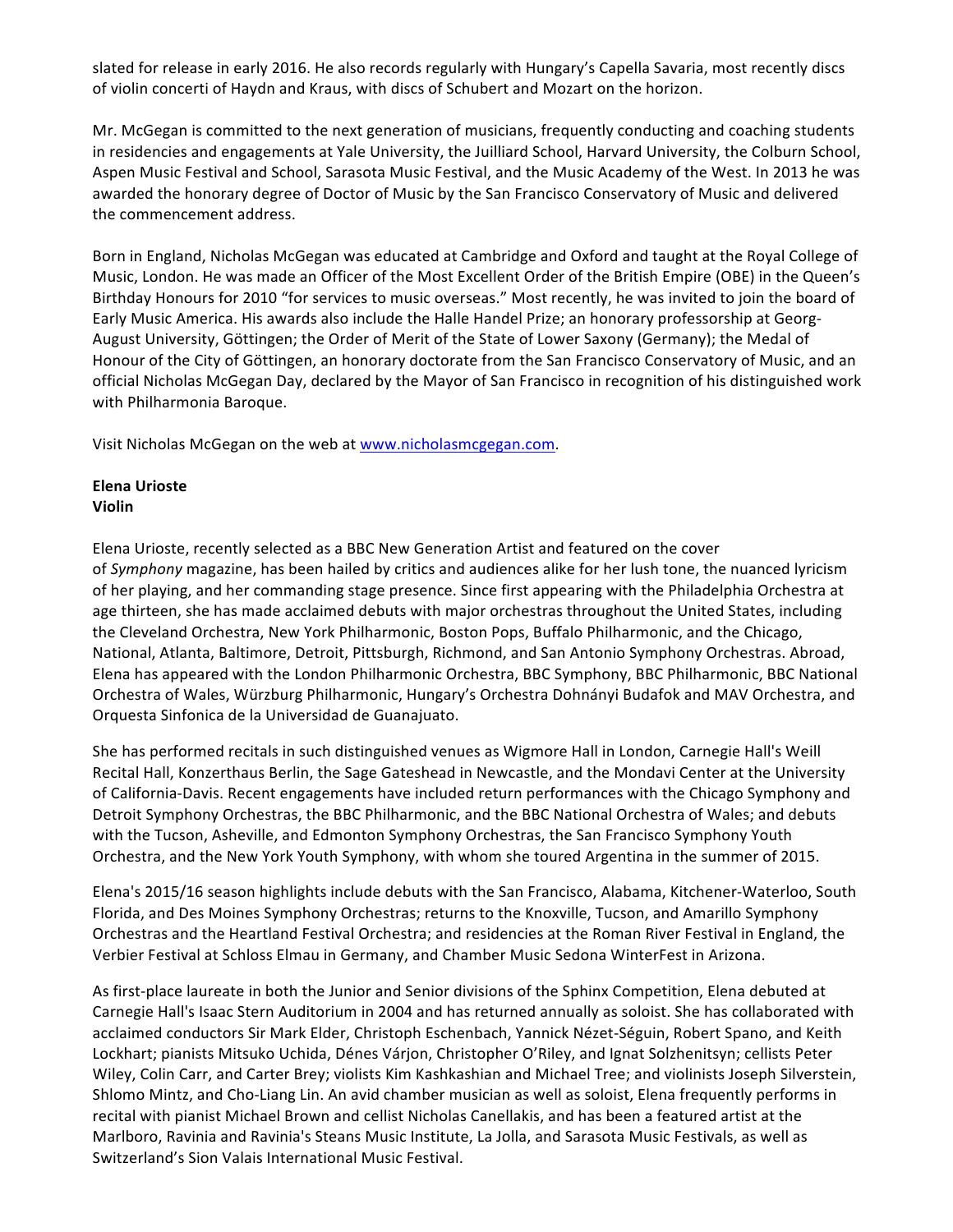Elena's awards include the inaugural Sphinx Medal of Excellence, a London Music Masters Award, a Salon de Virtuosi career grant, and first prize in the Sion International Violin Competition, which also awarded her its audience prize and the prize for best performance of the competition's newly commissioned work.

Her media credits include the popular radio programs *From the Top* and *Performance Today*, appearances on Telemundo and NBC's *Today Show*, and a McGraw Young Artists Showcase performance for a live studio audience at WQXR's Greene Space in New York City. She was featured in the Emmy award-winning documentary *Breaking the Sound Barrier*, and in numerous magazines including *Symphony*, *The Strad*, *Strings*, and *Latina*, which included her in its 15th anniversary issue as one of its "Future Fifteen." Her first CD was released on the White Pine label, and her second recording -- with pianist Michael Brown -- will be released in 2015.

Elena made her acting debut in the independent feature film *But Not For Me*, written and directed by Ryan J. Carmichael, as the lead female role of Hope. The film premiered at the 2015 Brooklyn Film Festival and won the award for Best Original Score, to which Elena contributed.

Elena is a graduate of the Curtis Institute of Music where she studied with Joseph Silverstein, Pamela Frank, and Ida Kavafian. She completed graduate studies with Joel Smirnoff at The Juilliard School. Other notable teachers include David Cerone, Choong-Jin Chang, Soovin Kim, and the late Rafael Druian.

The outstanding instruments now being used by Elena are an Alessandro Gagliano violin, Naples c. 1706, and a Nicolas Kittel bow, both on generous extended loan from the private collection of Dr. Charles E. King through the Stradivari Society of Chicago.

### **Ray Ushikubo Piano**

Exhibiting an innate musicality well beyond his years, fifteen-year-old Japanese-American pianist Ray Ushikubo has already performed on the stages of Carnegie Hall and Merkin Concert Hall in New York City, and on NBC's The Tonight Show with Jay Leno. Since his solo orchestral debut at age 10 with the Young Musicians Foundation Orchestra at Los Angeles's Dorothy Chandler Pavilion, Ray has appeared with world-renowned pianist Lang Lang at Orange County's Segerstrom Concert Hall, and with pianist and conductor Jeffrey Kahane and the Los Angeles Chamber Orchestra at Royce Hall in Los Angeles. A recipient of the prestigious Davidson Fellow Laureate Award in 2014, Ray won the 2016 Piano Concerto Competition at the Aspen Music Festival and School.

During the 2016–2017 season, Ray makes his debut with the Pasadena Symphony and the Modesto Symphony Orchestra performing Gershwin's Rhapsody in Blue with conductor David Lockington. He also performs the Grieg Piano Concerto with The Dream Orchestra at the Broad Stage in Santa Monica.

Recent engagements include performances with the Los Angeles Chamber Orchestra, the Reno Philharmonic Orchestra, the Los Angeles-based ensemble MUSE/IQUE, the Asia America Youth Symphony; with conductors Jeffrey Kahane, Laura Jackson, David Benoit and Rachel Worby. At age 13, he performed and conducted from the keyboard Bach's Keyboard Concerto in D minor, BWV 1052, with the Academy Virtuosi at the Colburn School. More recently, Ray has given solo recitals at the Los Angeles County Museum of Art (LACMA) and at the Colburn School. He has also been a featured guest artist on Rob Kapilow's What Makes It Great? series at the Cerritos Center for the Performing Arts, on San Diego's Mainly Mozart's series Mozart & the Mind, and at the Griffith Observatory as part of the Los Angeles Philharmonic's Immortal Beloved celebration, where he performed Beethoven's Moonlight Sonata.

Also an accomplished violinist, Ray loves to perform for people and has done so in a variety of settings. In August 2015 he made a special appearance as piano and violin soloist in a concert presented by Grand Performances in Los Angeles. The program featured Ray performing traditional classical works alongside jazz pianist Alfredo Rodriguez and electronic musician Daedalus, who "remixed'" improvised versions of the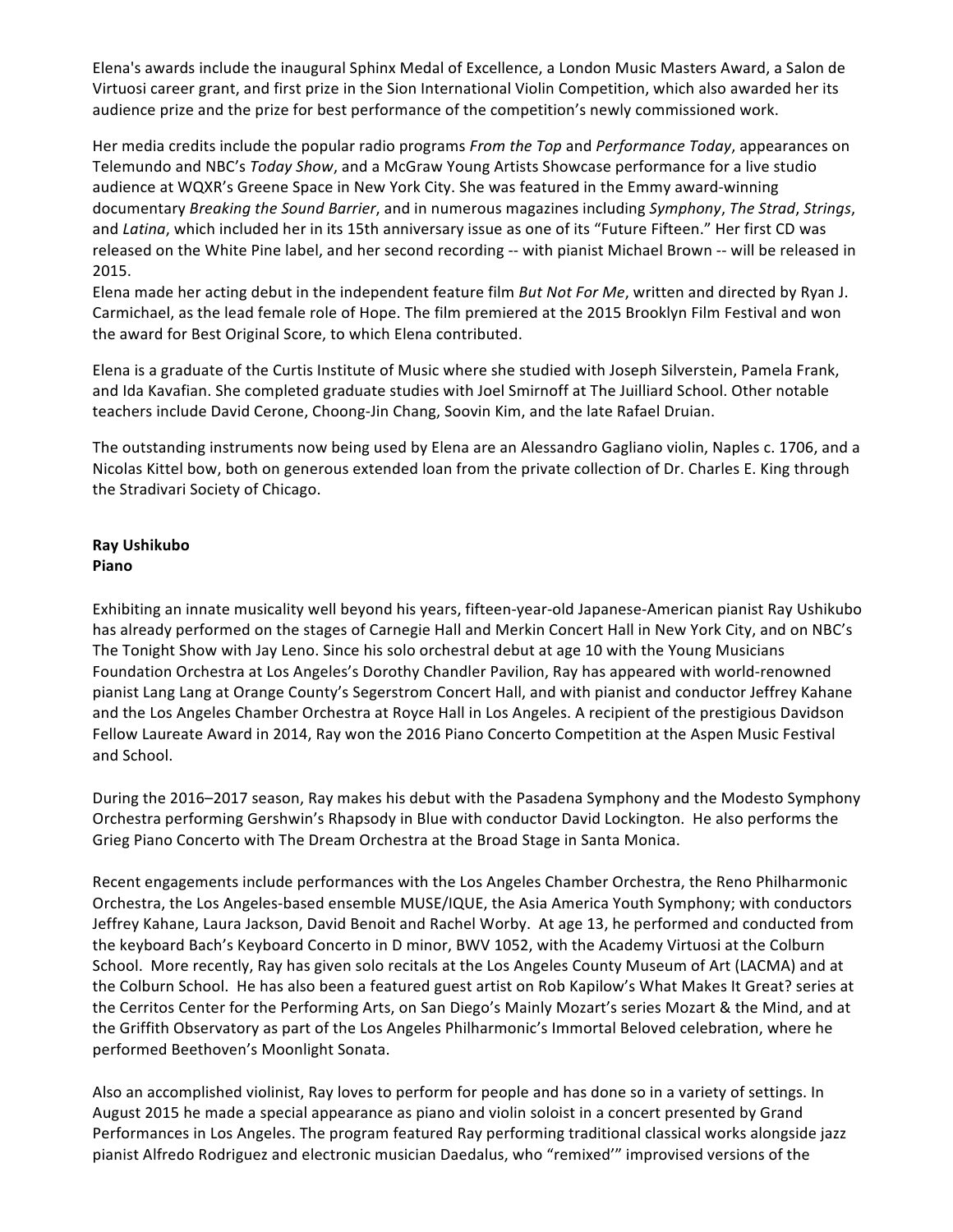classical works, crossing the genres of classical, electronic music, and jazz. Ray also joined both artists in an improvisatory encore. He has performed as violin soloist at the Los Angeles Chamber Orchestra's 2014 Gala celebration, "StradFest," and with the New West Symphony as part of their Symphonic Adventures Program. Ray performed as piano soloist at the Los Angeles Japanese American Cultural & Community Center

(JACCC) for a peace ceremony honoring Hiroshima atomic bomb victims.

A 2014 Davidson Fellow Laureate, Ray was awarded \$50,000 by the Davidson Institute for his music project "Circle of Life in Music." Other awards include first prize at the first Steinway Concerto Competition at the 2015 Colburn Music Academy Piano Festival, the Young Artists Piano Prize at the 2013 Mondavi Young Artists Competition, the 2012 Steinway Prize for the best performance of a Beethoven Sonata, and first prize at the 2010 International Russian Music Piano Competition. Ray was a Gold Prize winner in the 2009 AADGT International Music Competition for piano and violin, leading to his Carnegie Hall debut.

Ray has been featured several times on the nationally syndicated radio program From the Top, and was named one of their Jack Kent Cooke Young Artists. Ray has also been a featured speaker at TEDx Redmond.

Since 2010, Ray has studied piano with Ory Shihor at the Colburn School's Music Academy, a pre-college program designed to prepare extraordinary young artists for careers as well-rounded professional musicians, where he is a Camille and Arnon Adar Scholar. At the Music Academy, he also studies violin with Robert Lipsett. He has attended the Aspen Music Festival and School and the Innsbrook Institute Summer Music Academy. Ray's other interests include math, wakeboarding, watching action movies, and Mercedes Benz automobiles. 

#### **William Hagen Violin**

Twenty-three-year-old violinist William Hagen is the third prize winner of the 2015 Queen Elisabeth Competition (the highest ranking American since 1985). Having captured the attention of the Belgian press and public during the competition, William has been hailed as a "brilliant virtuoso...a standout" (The Dallas Morning News) with "an intellectual command of line and score, and just the right amount of power" (violinist.com) who "plays with an obvious and sincere love for the very act of music making" (North Texas Performing Arts News). Already a seasoned performer on concert stages around the United States and abroad, William's 2016–2017 season includes debuts with the Oregon and Pasadena symphonies and recitals at Ravinia and the Center for Fine Arts in Brussels, among others.

Since his professional debut at age nine with the Utah Symphony and Keith Lockhart conducting, William has performed with conductors Marin Alsop, Christian Arming, Plácido Domingo, Miguel Harth-Bedoya, Fabio Mechetti, Ludovic Morlot, Ward Stare, Michael Stern, Michel Tabachnik, Arie van Beek, and Hugh Wolff; and with the symphony orchestras of Albany, Fort Worth, Jacksonville, St. Louis, and Shreveport; the Utah Symphony; the Buffalo Philharmonic Orchestra; and with the Aspen Philharmonic at the Aspen Music Festival. Abroad, he has performed with the Brussels Philharmonic, the National Orchestra of Belgium, the ORF Radio-Sinfonieorchester, the Sofia Philharmonic Orchestra (Bulgaria), and with the Orchestre Philharmonique Royal de Liège in a tour of Belgium. He has also performed in Japan with the Yokohama Sinfonietta and the Sendai Philharmonic Orchestra. Recent performances include return engagements with the Utah Symphony (Deer Valley Music Festival), Jacksonville Symphony Orchestra, and the Aspen Music Festival and School; recitals in Brussels, Los Angeles, Tokyo, and at the Colmar Festival (France); and performances with Gidon Kremer, Christian Tetzlaff, and Steven Isserlis as part of the Chamber Music Connects the World festival at the Kronberg Academy (Germany).

Active and enthusiastic as a chamber musician, William has performed with the Jupiter Symphony Chamber Players in New York City, the Colburn Chamber Music Society in Los Angeles, and at the Aspen Music Festival and School with artists such as Veronika Eberle, Narek Hakhnazaryan, Edgar Meyer, Steven Osborne, Orli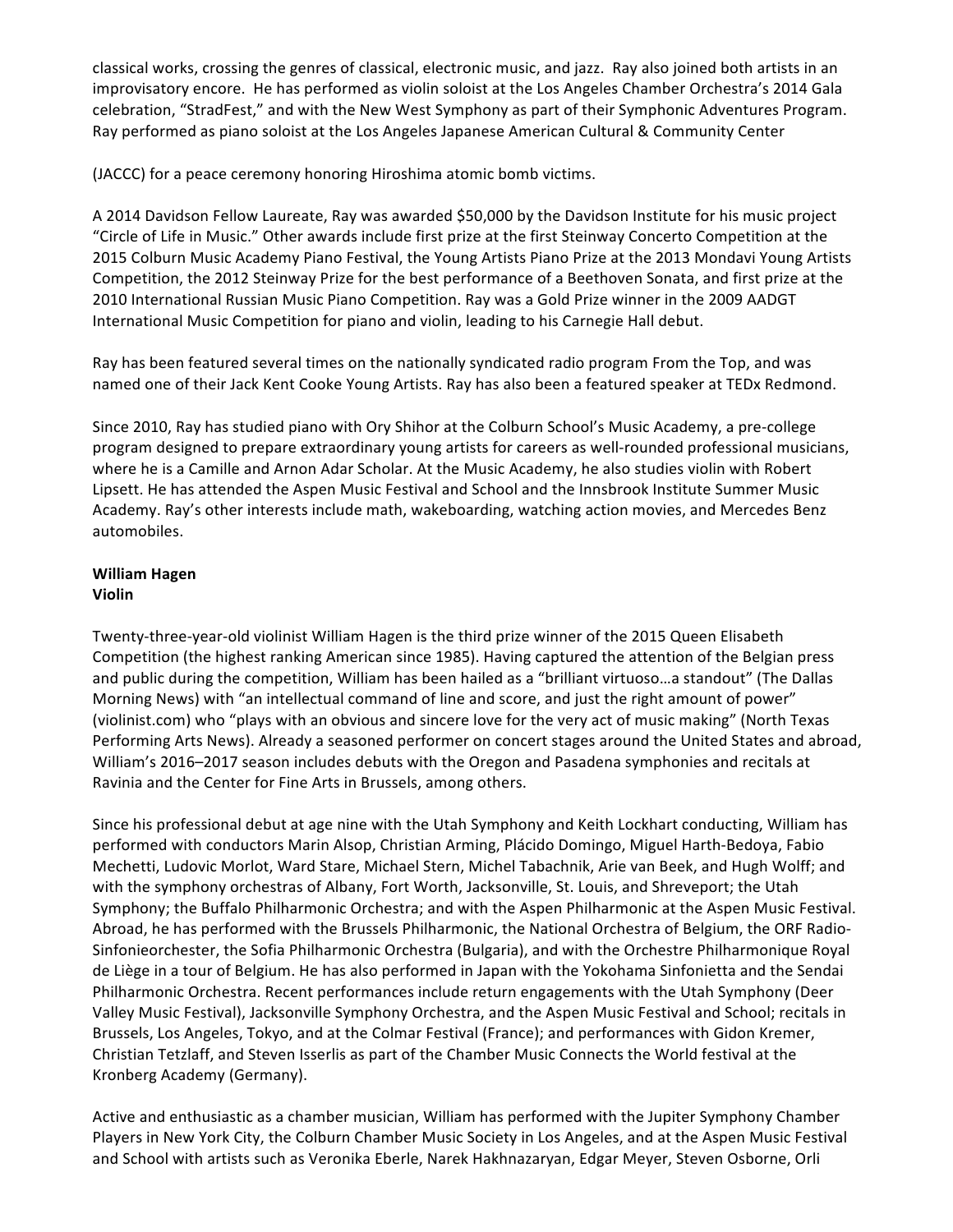Shaham, Robert Spano, Joaquin Valdepeñas, and Joyce Yang. William has also had the privilege of performing Mozart's Sonata K. 454 with pianist Menahem Pressler in Los Angeles.

A native of Utah, William first heard the violin at the age of 3 and began lessons at the age of 4. At age 10, he entered the studio of Robert Lipsett at the Colburn Community School of Performing Arts, commuting to Los Angeles every week for lessons. After studying with Itzhak Perlman at The Juilliard School for two years, William returned to Los Angeles in 2012 to continue studying with Robert Lipsett at the Colburn Conservatory of Music. In Fall 2016, William joins the prestigious Kronberg Academy in Germany. He is an alumnus of the Verbier Academy and the Perlman Music Program, and spent many summers at the Aspen Music Festival and School. William plays on an Andrea Guarneri violin (Cremona, c. 1675.)

#### **Natasha Paremski Piano**

"Comparisons with Argerich should not be given lightly, but Paremski is so clearly of the same temperament and technique that it is unavoidable here."  $-$  American Record Guide

With her consistently striking and dynamic performances, pianist Natasha Paremski reveals astounding virtuosity and voracious interpretive abilities. She continues to generate excitement from all corners as she wins over audiences with her musical sensibility and flawless technique.

Born in Moscow, Natasha moved to the United-States at the age of 8 and became a US citizen shortly thereafter. She is now based in New York.

Natasha was awarded several very prestigious artist prizes at a very young age, including the Gilmore Young Artists prize in 2006 at the age of 18, the Prix Montblanc in 2007, the Orpheum Stiftung Prize in Switzerland. In September 2010, she was awarded the Classical Recording Foundation's Young Artist of the Year.

Her first recital album was released in 2011 and it debuted at No. 9 on the Billboard Traditional Classical chart. In 2012 she recorded Tchaikovsky's first concerto and Rachmaninoff's Paganini Rhapsody with the Royal Philharmonic Orchestra and Fabien Gabel on the orchestra's label distributed by Naxos.

Natasha has performed with major orchestras in North America including Dallas Symphony Orchestra, Los Angeles Philharmonic Orchestra, San Francisco Symphony Orchestra, San Diego Symphony, Toronto Symphony, Baltimore Symphony, Houston Symphony, NAC Orchestra in Ottawa, Nashville Symphony, Virginia Symphony, Oregon Symphony, Colorado Symphony, and Minnesota Orchestra. She tours extensively in Europe with such orchestras as the Royal Philharmonic Orchestra, Bournemouth Symphony Orchestra, Vienna's Tonkünstler Orchester, Royal Scottish National Orchestra, Orchestre de Bretagne, the Orchestre de Nancy, Royal Liverpool Philharmonic Orchestra, Tonhalle Orchester in Zurich, Moscow Philharmonic, under the direction of conductors including Peter Oundiian, Andres Orozco-Estrada, Jeffrey Kahane, James Gaffigan, Dmitri Yablonski, Tomas Netopil, JoAnn Falletta, Fabien Gabel, and Andrew Litton. Natasha has toured with Gidon Kremer and the Kremerata Baltica in Latvia, Benelux, the UK and Austria and performed with the National Taiwan Symphony Orchestra in Taipei.

Natasha has given recitals at London's Wigmore Hall, the Auditorium du Louvre in Paris, Schloss Elmau, Mecklenburg-Vorpommern Festival, Verbier Festival, Seattle's Meany Hall, Kansas City's Harriman Jewell Series, Santa Fe's Lensic Theater, Ludwigshafen BASF Series, Teatro Colon in Buenos Aires, Tokyo's Musashino Performing Arts Center and on the Rising Stars Series of Gilmore and Ravinia Festivals.

With a strong focus on new music, Natasha's growing repertoire reflects an artistic maturity beyond her years. In the 2010-11 season, she played the world premiere of a sonata written for her by Gabriel Kahane, which was also included in her solo album. At the suggestion of John Corigliano, Natasha brought her insight and depth to his Piano Concerto with the Colorado Symphony. In recital, she has played several pieces by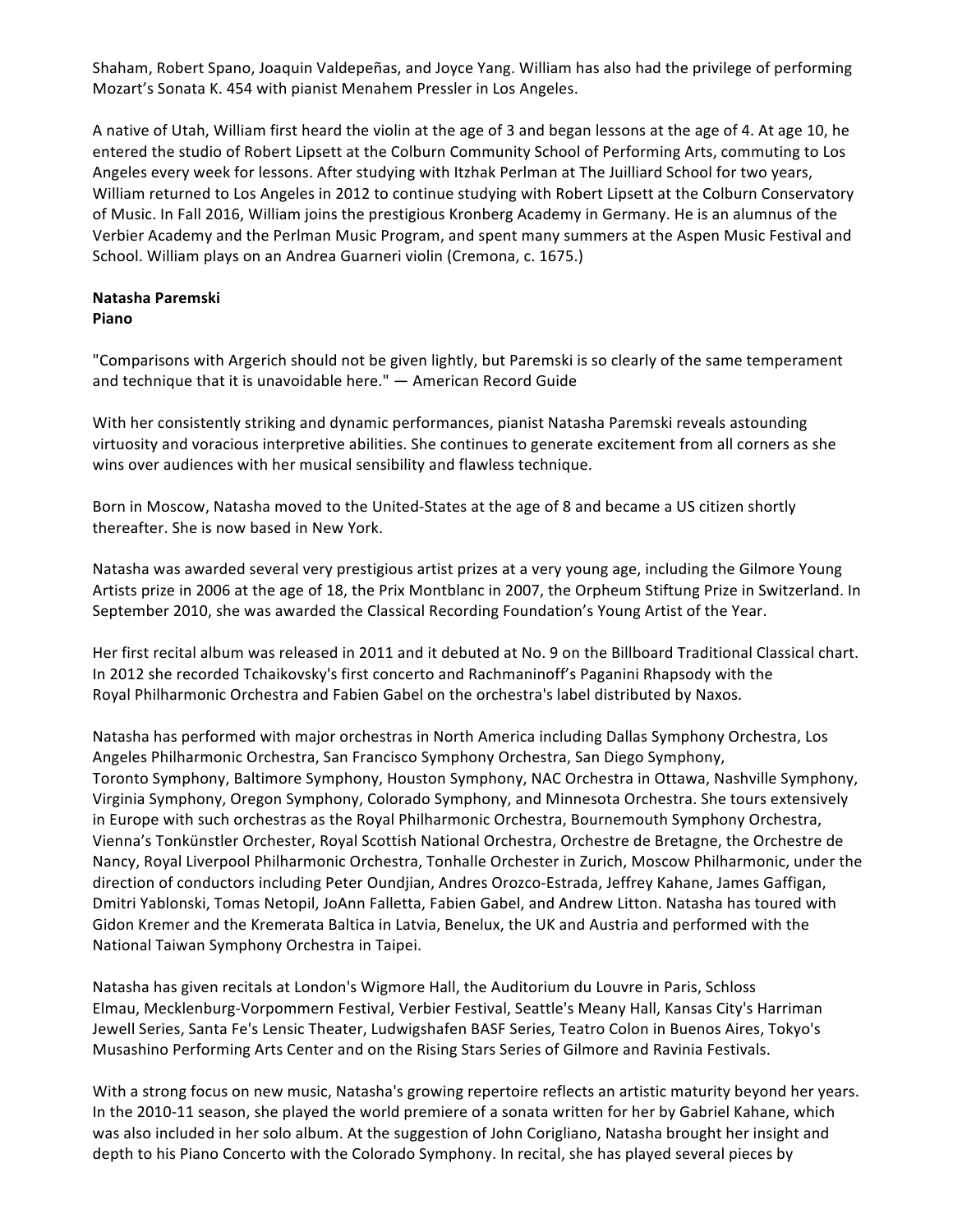noted composer and pianist Fred Hersch.

Natasha continues to extend her performance activity and range beyond the traditional concert hall. In December 2008, she was the featured pianist in choreographer Benjamin Millepied's Danse Concertantes at New York's Joyce Theater. She was featured in a major two-part film for BBC Television on the life and work of Tchaikovsky, shot on location in St. Petersburg, performing excerpts from Tchaikovsky's First Piano Concerto and other works. In the winter of 2007, Natasha participated along with Simon Keenlyside and Maxim Vengerov in the filming of Twin Spirits, a project starring Sting and Trudie Styler that explores the music and writing of Robert and Clara Schumann, which was released on DVD. She has performed in the project live several times with the co-creators in New York and the UK, directed by John Caird, the original director/adaptor of the musical Les Misérables.

Natasha began her piano studies at the age of 4 with Nina Malikova at Moscow's Andreyev School of Music. She then studied at San Francisco Conservatory of Music before moving to New York to study with Pavlina Dokovska at Mannes College of Music, from which she graduated in 2007. Natasha made her professional debut at age nine with the El Camino Youth Symphony in California. At the age of fifteen she debuted with Los Angeles Philharmonic and recorded two discs with Moscow Philharmonic Orchestra under Dmitry Yablonsky, the first featuring Anton Rubinstein's Piano Concerto No. 4 coupled with Rachmaninoff's Paganini Rhapsody and the second featuring all of Chopin's shorter works for piano and orchestra.

## **Rachel Barton Pine Violin**

In both art and life, violinist Rachel Barton Pine has an extraordinary ability to connect with people. Celebrated as a leading interpreter of great classical and contemporary works, her performances combine her innate gift for emotional communication and her scholarly fascination with historical research. She plays with passion and conviction across an extensive repertoire, thrilling audiences worldwide with her dazzling technique, lustrous tone, and infectious joy in music-making.

During the 2015-16 season, Pine will perform concertos by Beethoven, Brahms, Bruch, Dvorak, Fairouz, Mozart, Sibelius and Vivaldi, with orchestras including the Santa Rosa Symphony, the New Mexico Philharmonic, and the Flagstaff, Windsor, and Gainesville Symphony Orchestras. She will continue her recital tour of the Six Bach Sonatas and Partitas for Unaccompanied Violin in Gainesville, FL and Washington, D.C.

In March, 2016 Avie Records will release Pine's performance of J.S. Bach's Six Sonatas and Partitas for Violin. Pine recently celebrated the release of her debut Avie album: *Mozart: Complete Violin Concerto, Sinfonia Concertante*, with conductor Sir Neville Marriner and The Academy of St Martin in the Fields. In September 2015, Cedille Records releases her recording of *Vivaldi: The Complete Viola D'Amore Concertos* with Ars Antigua.

This season a high-definition, life size video of Pine playing and being interviewed will be the culminating installation of "Stradivarius: Origins and Legacy of the Greatest Violin Maker," a new exhibit of treasures made by master violin makers including Andrea Amati, Guarneri del Gesù, and Antonio Stradivari debuting at the Musical Instrument Museum in Phoenix, AZ.

Pine has appeared as a soloist with many of North America's most prestigious ensembles, including the Chicago, Montreal, Atlanta, San Diego, Baltimore, St. Louis and Dallas Symphonies; Buffalo and Rochester Philharmonics, and the Philadelphia and Louisville Orchestras. Overseas, she has performed with the Vienna, New Zealand, Iceland and Budapest Symphonies; the Royal Scottish and Belgian National Orchestras; the Mozarteum, Scottish and Israel Chamber Orchestras; the Royal, Calgary and Russian Philharmonics, and the Netherlands Radio Kamer Filharmonie. She has played for-the President of Ghana and the President of